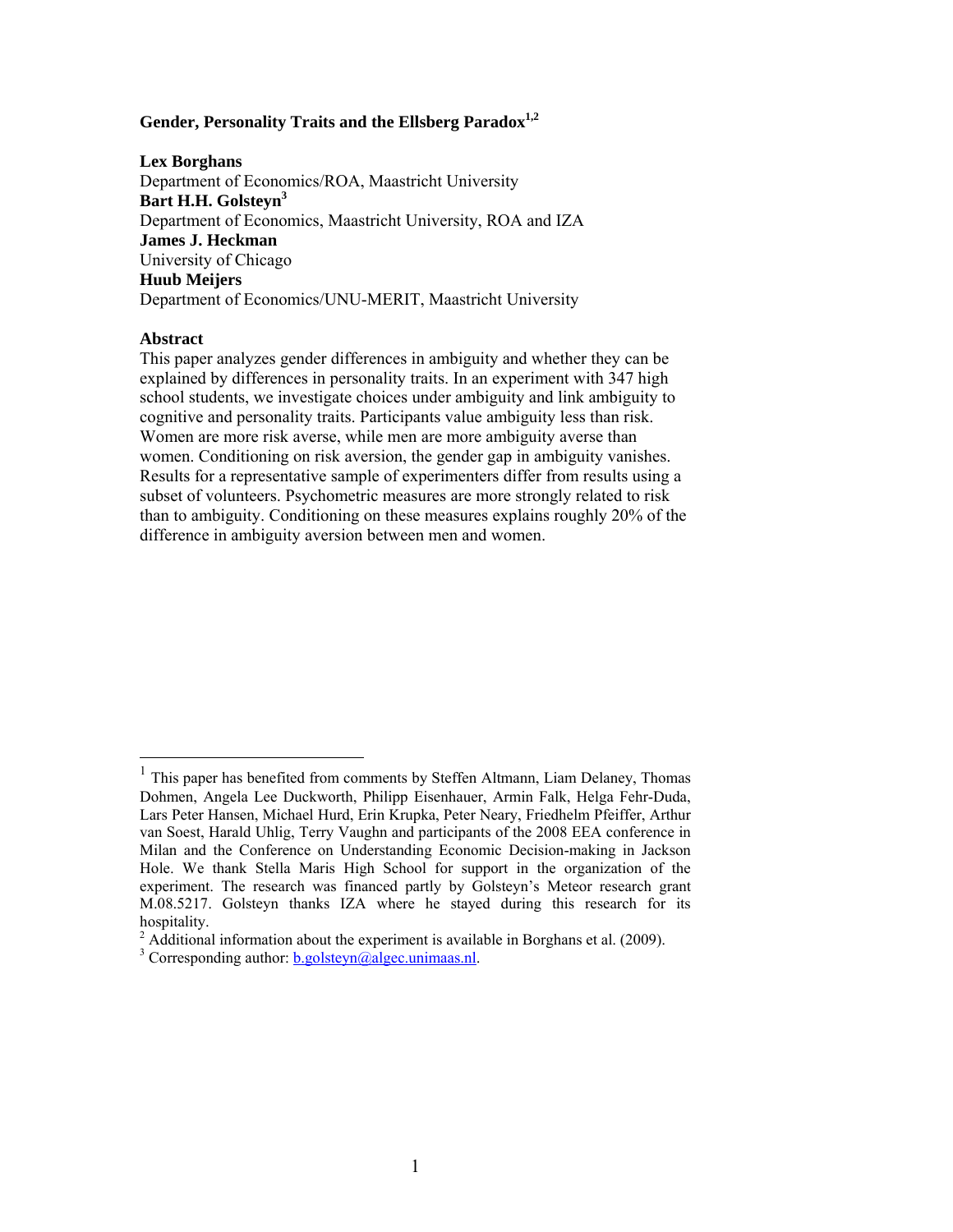### **1. Introduction**

Both cognitive and personality traits predict economic and social outcomes. Traits have direct value in the labor market, but can also affect the way people make choices that affect outcomes (Borghans et al., 2008). Behavioral economics provides numerous examples of choices that are not explained by standard models (see Camerer, Loewenstein, and Rabin, 2004). Investigating how preferences are related to psychological traits improves our understanding of choice.

This paper examines the role of psychological traits in explaining ambiguity. Ellsberg (1961) found that people place higher values on bets with known probabilities (risk) than bets with unknown probabilities (uncertainty). He termed this preference *ambiguity aversion*. Versions of ambiguity aversion have been used to rationalize the equity-premium puzzle and why people act differently in complex situations (Seo, 2008). While evidence has accumulated that people generally prefer risk over uncertainty, less is known about how preferences for ambiguity differ between men and women and how differences are related to personality traits.

Using Halevy's (2007) version of Ellsberg's measure of ambiguity aversion, we investigate how the willingness to pay for lotteries changes when the degree of ambiguity is varied. We link valuations of bets to cognitive and noncognitive personality traits: IQ, the Big Five (openness, conscientiousness, extraversion, agreeableness, neuroticism), grit (ambition), self control and flexible thinking.

 Ambiguity aversion is measured by presenting participants in an experiment with urns containing ten balls which can be either blue or yellow. In some urns, the amount of blue and yellow balls is known. In other urns, the amounts are not known. Participants have to bet on a color and give a minimum price for which they would sell the bet.

For men and women separately, we analyze evidence on ambiguity aversion and changes in measured ambiguity when the degree of ambiguity is reduced in lotteries. We further analyze the relationship between risk and ambiguity, and whether cognitive and noncognitive factors explain differences in ambiguity aversion between men and women.

We experiment on 15 and 16 year old students at a Dutch high-school. Only a fraction of them continue their education at the university level. The sample population studied offers a wider dispersion of traits than does the sample of university students analyzed by Halevy (2007). A unique feature of our experiment is that participation was compulsory. However we also know among our sample who would have voluntarily participated because we initially sought volunteers.

Participants generally value ambiguity less than risk. Women are more risk averse, while men are more ambiguity averse. Conditioning on risk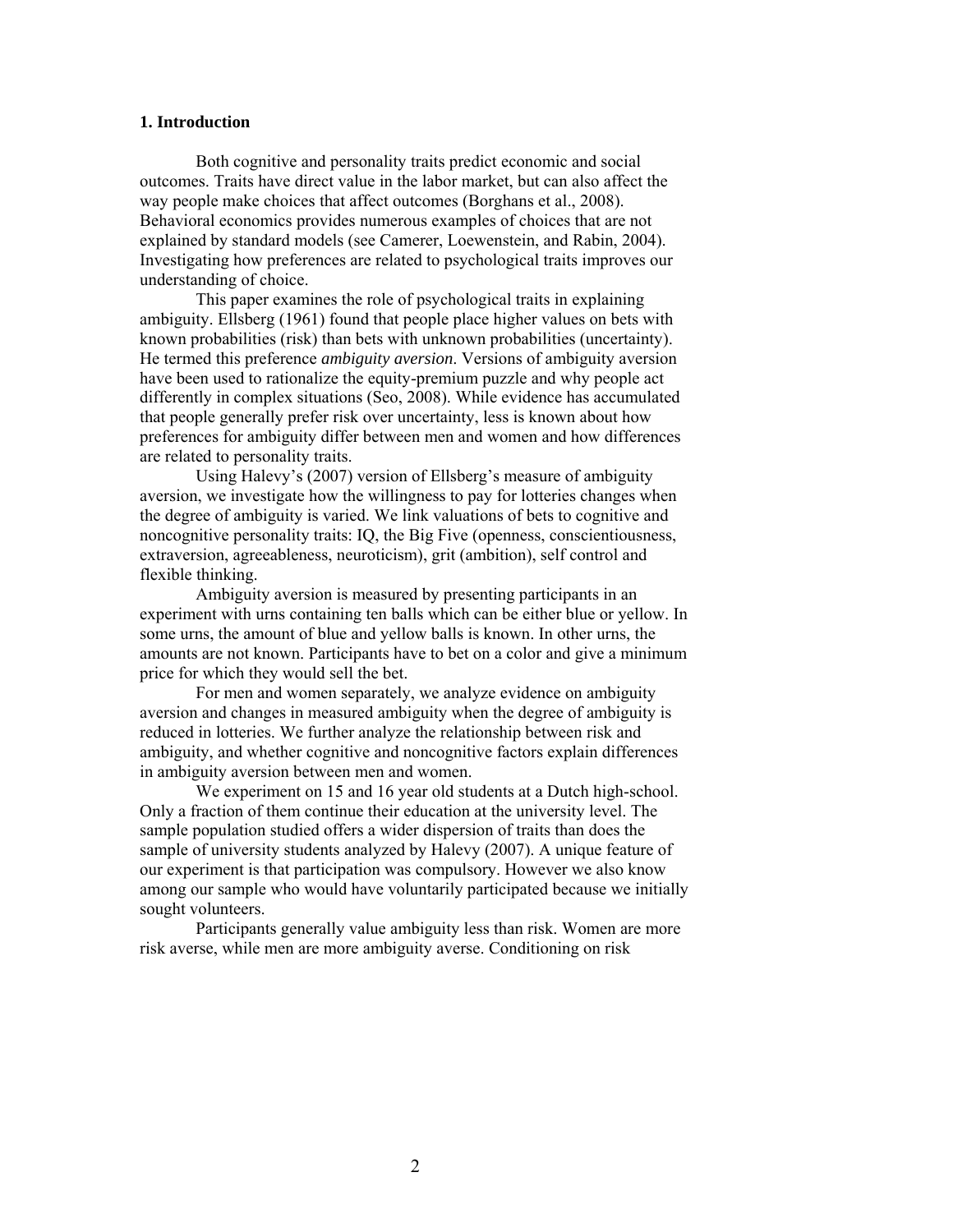aversion, the gender gap in ambiguity vanishes. Psychological measures are strongly related to risk but not to ambiguity. Conditioning on personality traits explains about 20% of the difference between men and women.

 Our evidence provides fresh insight into the relationship between psychological traits and economic preference parameters, reviewed in Borghans et al. (2008). There is a lot of evidence that women are more risk averse than men (Hartog et al. 2002; Agnew et al. 2008). Fehr-Duda et al. (2006) show that in general, women tend to be less sensitive to probability changes. With respect to ambiguity aversion, Schubert et al. (1999) find that women are more ambiguity averse than men in an investment context but not in an insurance context.<sup>4</sup> Powell and Ansic (1997) report that the higher level of risk aversion of women extends to the case of ambiguity. Huck and Wieland (2007) report that the less educated, people with lower incomes, and the unemployed are more susceptible to the Allais paradox. Dohmen et al. (2008) find that lower cognitive ability and less openness to new experiences predict greater risk aversion. Benjamin, Brown and Shapiro (2006) report that small-stakes risk aversion and short-run time preference are inversely related to achievement test scores. Few papers model the relationship found between psychological traits and economic preference parameters (see Borghans et al., 2008, for a survey).

This paper is organized in the following way. Section 2 describes the experimental procedure. Section 3 discusses the empirical results. Section 4 concludes.

### **2. Experimental design and procedure**

### 2.1 Structure of the experiment

 $\overline{a}$ 

Students are presented with different urns containing 10 balls which can either be blue or yellow. The version with only risk (Urn 1) is described as: "There is an urn with 5 blue and 5 yellow balls. At random, one ball will be drawn from this urn. If you guess the right color, you'll earn 2 euro. If you are wrong you'll get nothing". The ambiguous urn (Urn 4) is described as: "There is an urn with 10 blue and yellow balls, but the number of yellow and blue balls is unknown. It can be anything between 0 and 10 blue balls and 0 and 10 yellow balls. At random, one ball will be drawn from this urn. If you guess the right color, you'll earn 2 euro, if you are wrong you'll get nothing". Before the ball is drawn from the urn, students are asked to give the minimum price for which they would be willing to sell the bet. The computer then generates a random offer between 0 and 200 eurocents. If the offer is higher than the reservation price set by the participant, the bet is automatically sold and the participant

<sup>&</sup>lt;sup>4</sup> Schubert et al. (1999) report no gender difference in risk aversion.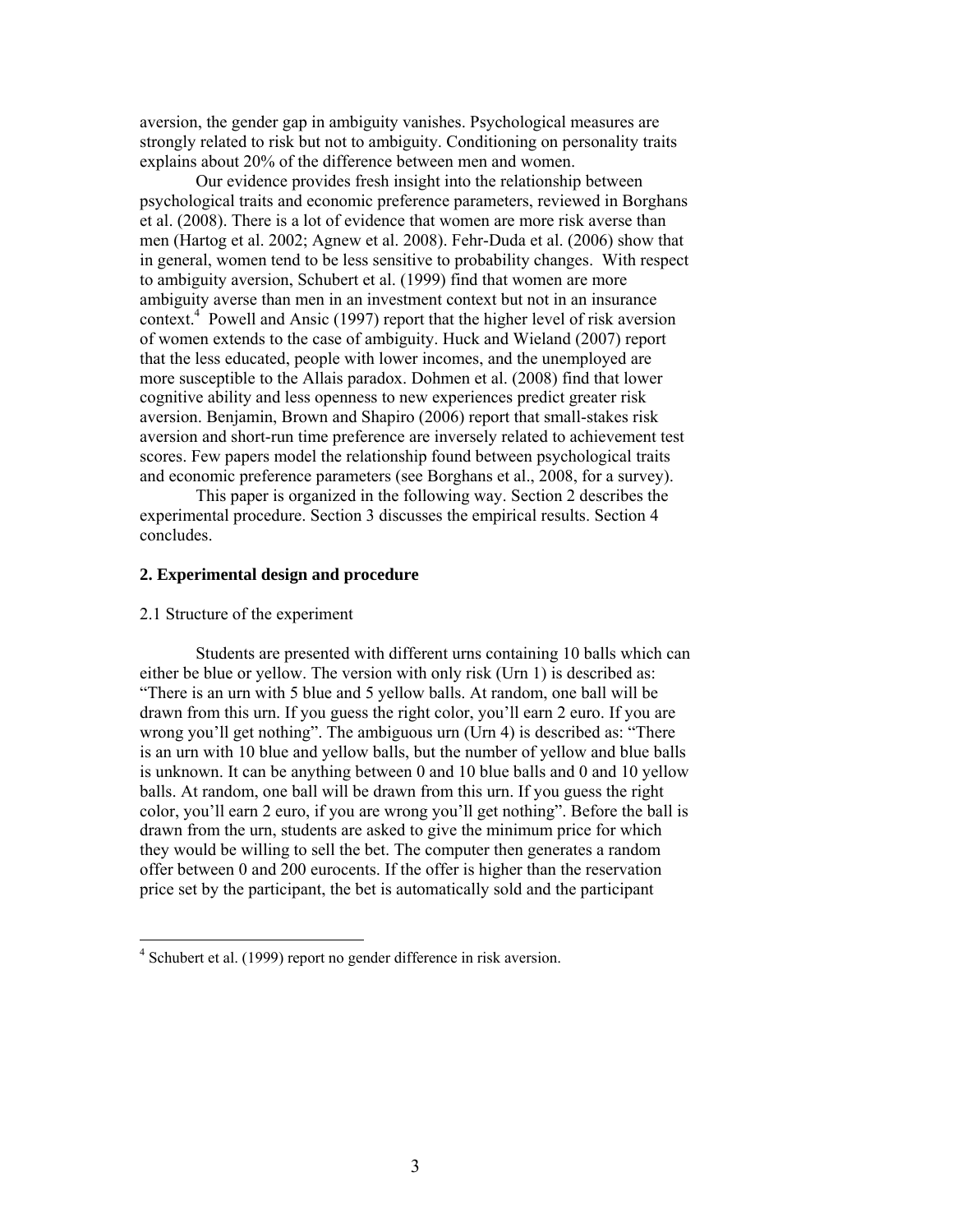gains the money the computer offered. If the offer is lower than the reservation price, the ball is drawn from the urn.

A ball is drawn by spinning a wheel similar to a pie-graph that indicates the distribution of yellow and blue balls. In the case of ambiguous urns, ambiguity resolved is at this point based on a random draw that determines the number of yellow and blue balls in the urn. When the wheel stops spinning, the participants can see whether the arrow points at a blue or a yellow ball.

Before the experiment begins, subjects are given an interactive tutorial to educate them on how to set reservation prices. In the tutorial, they are asked to set the reservation price for a one euro coin. If they set the reservation price higher than 101 eurocents or below 100 eurocents they are instructed that they make a loss using that strategy. For students who set the wrong reservation price, the questions and explanation are repeated.<sup>5</sup> The tutorial ends with two hypothetical Ellsberg questions. After this explanation, in round 1 the students set reservation prices for 2 series of 6 urns with monetary stakes. After each series, one of the six urns is randomly drawn by the computer and a random offer is made.

There are, in total, 12 urns with different distributions of blue and yellow balls. This paper analyzes four of these urns with the following distributions: Urn 1: 5 blue and 5 yellow balls; Urn 2: between 4 and 6 blue/yellow balls; Urn 3: between 2 and 8 blue/yellow balls; Urn 4: between 0 and 10 blue/yellow balls.

 Urns 1 (risk) and 4 (uncertainty) represent the classic Ellsberg questions. Urns 2 and 3 are added to analyze how reservation prices change in response to changes in ambiguity.<sup>6</sup> The order of the urns presented is randomized. In a second round we repeat the same menu of choices. We use average scores over both rounds in our analysis.

### 2.2 IQ and Psychological Traits

 $\overline{a}$ 

 We collected several measures of IQ and personality. In this paper we use: 8 Raven Progressive Matrices to measure IQ; 50 items to measure the BIG 5 (Openness, Conscientiousness, Extraversion, Agreeableness, Neuroticism) from Goldberg (1992); 5 questions to measure ambition from Duckworth's et al. (2007) Grit-scale; 10 items from the Self control Act Frequency Measure

<sup>&</sup>lt;sup>5</sup> A working paper shows that students who score high on flexible thinking and the Raven test less often set wrong reservation prices in this tutorial. Agreeable and extraverted students set wrong reservation prices more often (Borghans et al., 2009). <sup>6</sup> We measured the time the participants took to decide their reservation price. On average students spend 17.7 seconds (sd=5.8 seconds) per question. Students with more self control take more time to decide the reservation price.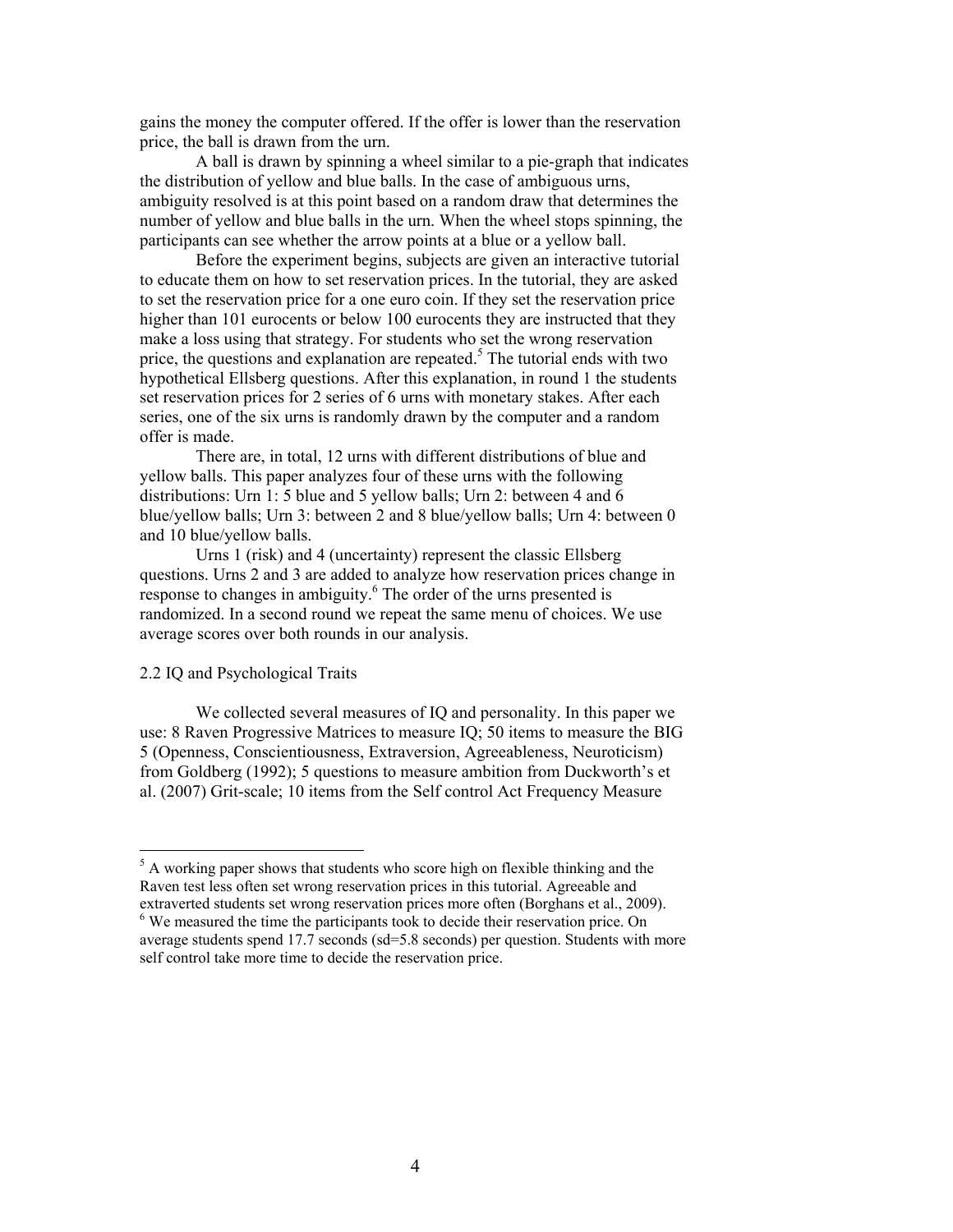(Duckworth et al., 2007); and 10 items from the Stanovich and West (1997) Flexible Thinking Scale,

 We also obtained an achievement test (CITO), scores taken at age 12, and the scores on the Differential Aptitude Test, another achievement test. Except for the flexible thinking variable, all measured traits have high Cronbach's Alphas, a measure of inter-correlation among scores. People with high IQs are less extraverted, have more self-control, are able to think more flexibly, make fewer cognitive mistakes, and have lower rates of time preference.

Many people interpret achievement tests as measures of cognitive ability. However, scores on such tests are determined, in part, by noncognitive traits. We use Raven Progressive matrices as our measure of intelligence because this is generally interpreted as a pure measure of cognitive ability.<sup>7</sup> Regressing achievement test scores on the Ravens score and personality measures, a substantial fraction of the variation in the achievement scores is attributable to personality traits. In our data, Raven accounts for 81% of the explained variance of the Differential Aptitude Test. For the CITO achievement test taken at age 12, Raven accounts for 47.3% of the explained variance. Half of the variation in the score is due to cognitive ability and half is due to noncognitive traits (Borghans, Golsteyn, Heckman, 2008). Noncognitive traits affect motivation to do well on these tests. They also influence investment behavior which determines true cognitive abilities (see Cunha and Heckman, 2008).

### 2.3 Procedures

Our subjects attend a high school near Maastricht, in the Netherlands. This school educates diverse students who will attain different levels of education. There is more diversity in our sample than in the samples of university students widely used in the literature. There are three academic tracks. We exclude students from the lowest track. The middle track is vocational. The upper track is collegiate.

Participation was compulsory. The students in our samples are 15 and 16 years of age. Some of the students had valid reasons not to participate. Of an initial sample of 374 students, 347 students (93.1%) actually participated. A unique feature of the data is that we also know who would have participated in case of voluntary participation because we initially sought volunteers (52 students volunteered).

Most students finish the experiment within 1.5 hours. The maximum time spent is almost 2 hours. On average, they earn 21.30 euros with a minimum of 8.20 euros and a maximum of 36.60 euros. In the Netherlands, a

<sup>&</sup>lt;sup>7</sup> Even for this measure, some correlation with the personality measures is found.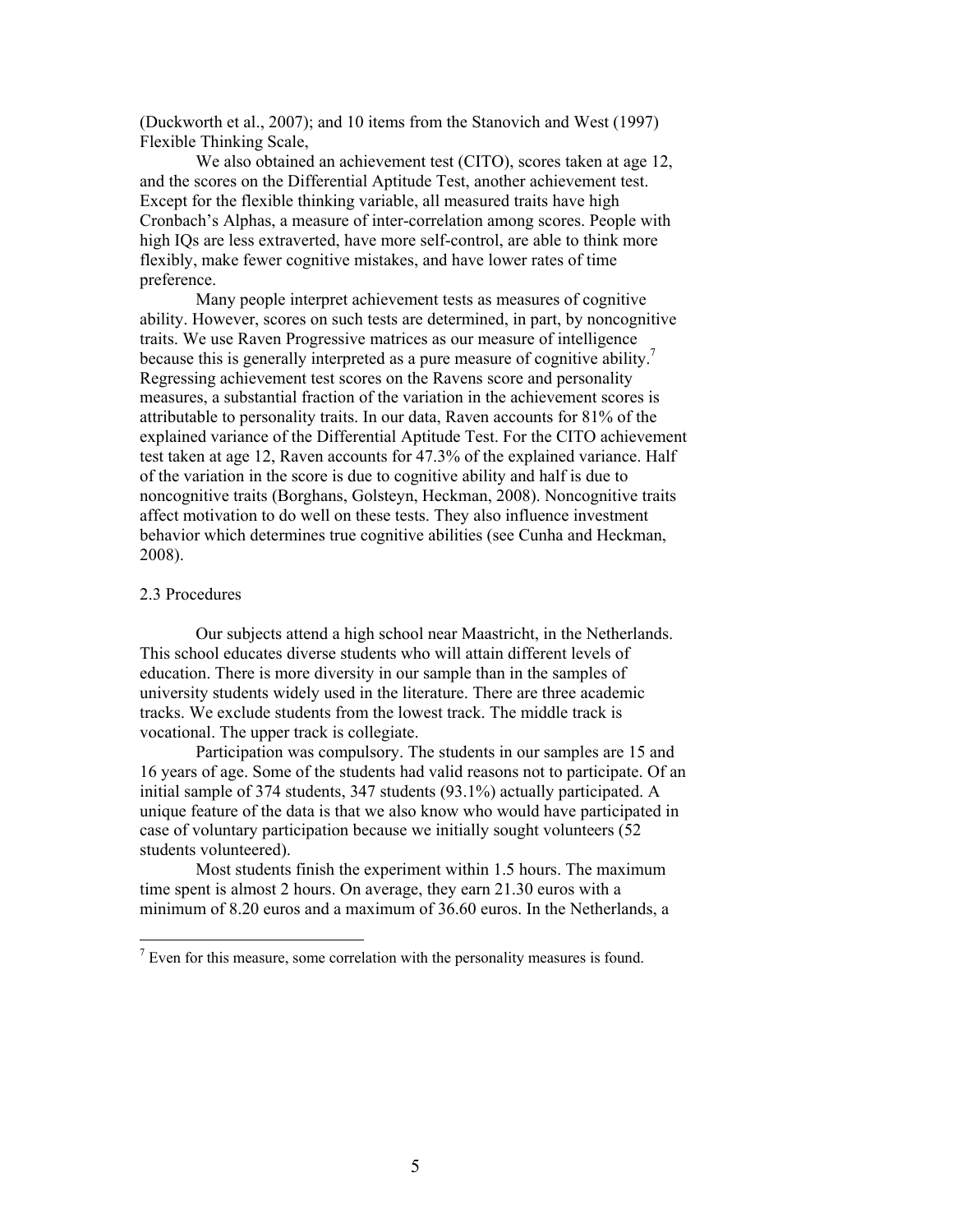normal wage for a 16 year old person is around 3 euros per hour. Most students in this age group do not work and receive on average of 20 euros per month as pocket money (NIBUD, 2005). Thus the amounts earned by participants were relatively high compared to their alternative wage. The money is paid in cash after students finish the experiment. During the experiment, students are notified of their cumulative earnings after each spin of the Ellsberg wheel.

### **3. Results**

 $\overline{a}$ 

Table 1 reports the reservation prices averaged over rounds 1 and 2 that respondents give for urns 1 and 4.<sup>8</sup> The difference in the valuation of Urns 1 and 4 is a measure of ambiguity aversion. On average students are ambiguity averse. The reservation price of Urn 1 is 12.4 cents higher than that of Urn 4  $(p=0.000)$ .

Separating the analysis for the people who volunteered and for those who did not, we find that risk aversion is *higher* for the volunteers while ambiguity aversion is somewhat lower. These differences are not statistically significant. The standard deviation is lower for the volunteers (the difference is statistically significant for Urns 3 and 4), especially for the answers of volunteers who are in the collegiate track.<sup>9</sup>

Men have much higher reservation prices for urn 1 than women so they are less risk averse than women. However, men display more ambiguity aversion than women in the sense that the difference in reservation prices between urn 1 and urn 4 is larger for men than for women.<sup>10</sup>

One possible explanation for gender differences in ambiguity aversion is that people who are more risk averse might lower their valuation of a lottery less when ambiguity in introduced, i.e. the effects of risk and ambiguity need not to be additive. Figure 1 plots ambiguity aversion against risk aversion. Despite the high variance there is a positive relation. The regression coefficient is 0.779 (s.e. 0.055). The slopes are statistically indistinguishable between men and women.

<sup>&</sup>lt;sup>8</sup> There is no statistically significant difference between the scores on round 1 and 2. See Borghans et al. (2009).

<sup>&</sup>lt;sup>9</sup> For this group the difference is statistically significant for Urn 1, 3 and 4. See Borghans et al. (2009).

 $10$  Valuations of risky and ambiguous lotteries can be transformed into the risk-aversion parameters γ in a Constant Relative Risk Aversion framework, conditional on the wealth of the students. For this group it is not relevant to use the expected life-time income as measure of wealth. We use 0 euro wealth (following Holt and Laury (2002)), 20 euro (average monthly pocket money) and 40 euro (pocket money plus earnings in the experiment). The parameter for the risky urn equals, respectively, .25, 8.59 and 16.81 for women and -.07, -2.06 and -4.03 for men. The parameter for the ambiguous urn equals .32, 11.99 and 23.49 for women and .16, 5.02 and 9.84 for men.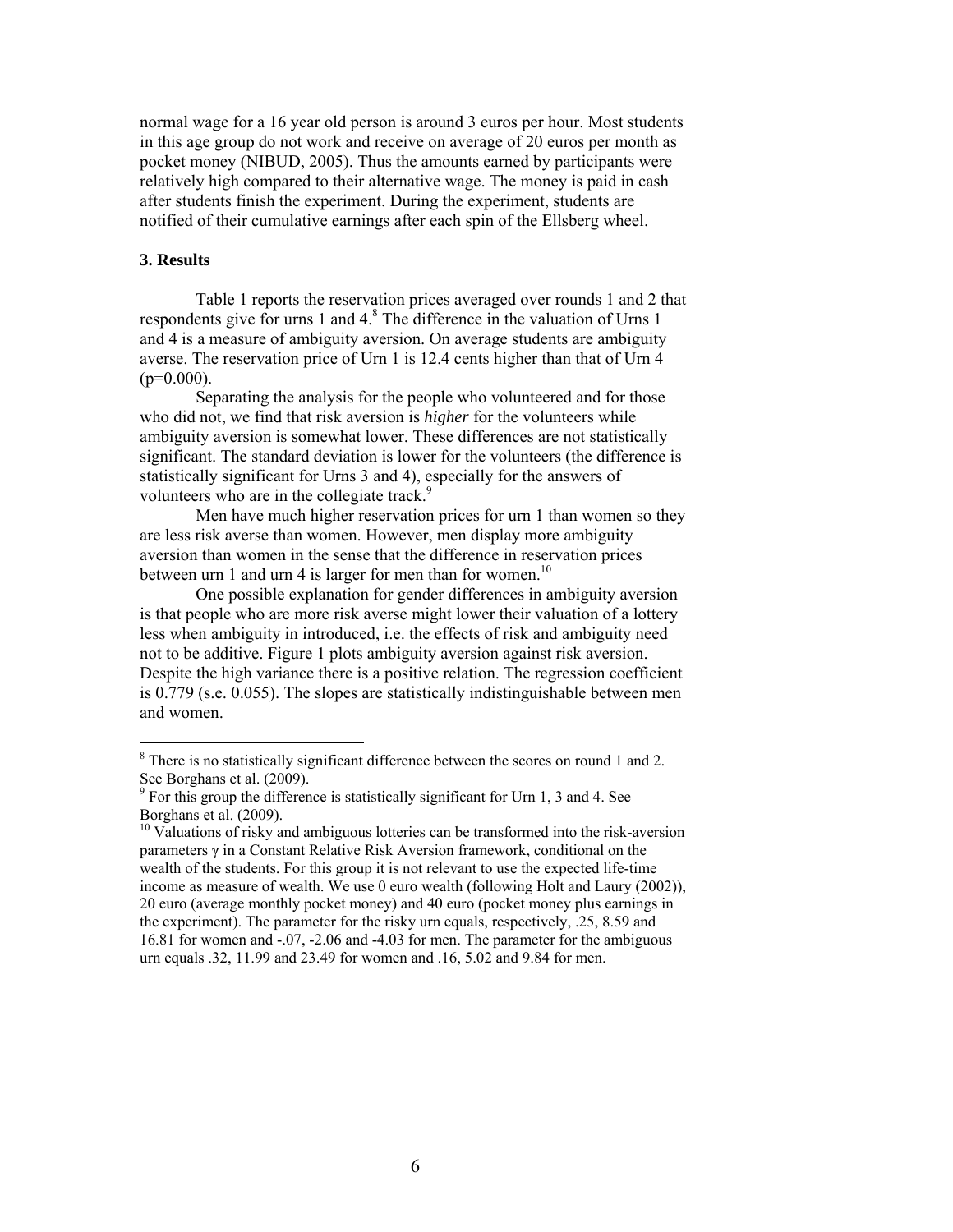|                                  | N   | Urn 1 |              |               | Urn <sub>4</sub> |      |              |               | Ambiguity aversion<br>P value diff |      |              |               |                          |                      |
|----------------------------------|-----|-------|--------------|---------------|------------------|------|--------------|---------------|------------------------------------|------|--------------|---------------|--------------------------|----------------------|
| Variable                         |     | Mean  | Std.<br>Dev. | Std.<br>Error | p-<br>value*     | Mean | Std.<br>Dev. | Std.<br>Error | p-<br>value*                       | Mean | Std.<br>Dev. | Std.<br>Error | D-<br>value <sup>*</sup> | between urn<br>and 4 |
| Total                            | 347 | 93.2  | 46.6         | 2.5           |                  | 80.9 | 48.2         | 2.6           |                                    | 12.4 | 31.0         | 1.7           |                          | 0.000                |
| Non volunteer                    | 295 | 94.5  | 47.5         | 2.8           | Ref              | 82.0 | 49.4         | 2.9           | Ref                                | 12.6 | 31.3         | 1.8           | Ref                      | 0.000                |
| Volunteer                        | 52  | 86.0  | 41.1         | 5.7           | 0.228            | 74.8 | 40.1         | 5.6           | 0.323                              | 11.2 | 29.1         | 4.0           | 0.757                    | 0.008                |
| Volunteer in<br>collegiate track | 39  | 84.7  | 37.9         | 6.1           | 0.230            | 76.2 | 38.5         | 6.2           | 0.517                              | 8.6  | 27.0         | 4.3           | 0.408                    | 0.055                |
| Women                            | 163 | 80.0  | 49.2         | 3.9           | Ref              | 72.7 | 51.5         | 4.0           | Ref                                | 7.5  | 29.6         | 2.3           | Ref                      | 0.002                |
| Men                              | 184 | 104.9 | 41.0         | 3.0           | 0.000            | 88.1 | 43.9         | 3.2           | 0.003                              | 16.8 | 31.5         | 2.3           | 0.005                    | 0.000                |

Table 1 Risk and Ambiguity aversion for volunteers and non volunteers and by gender

\* P-values of difference between specific group and a reference group indicted by "ref".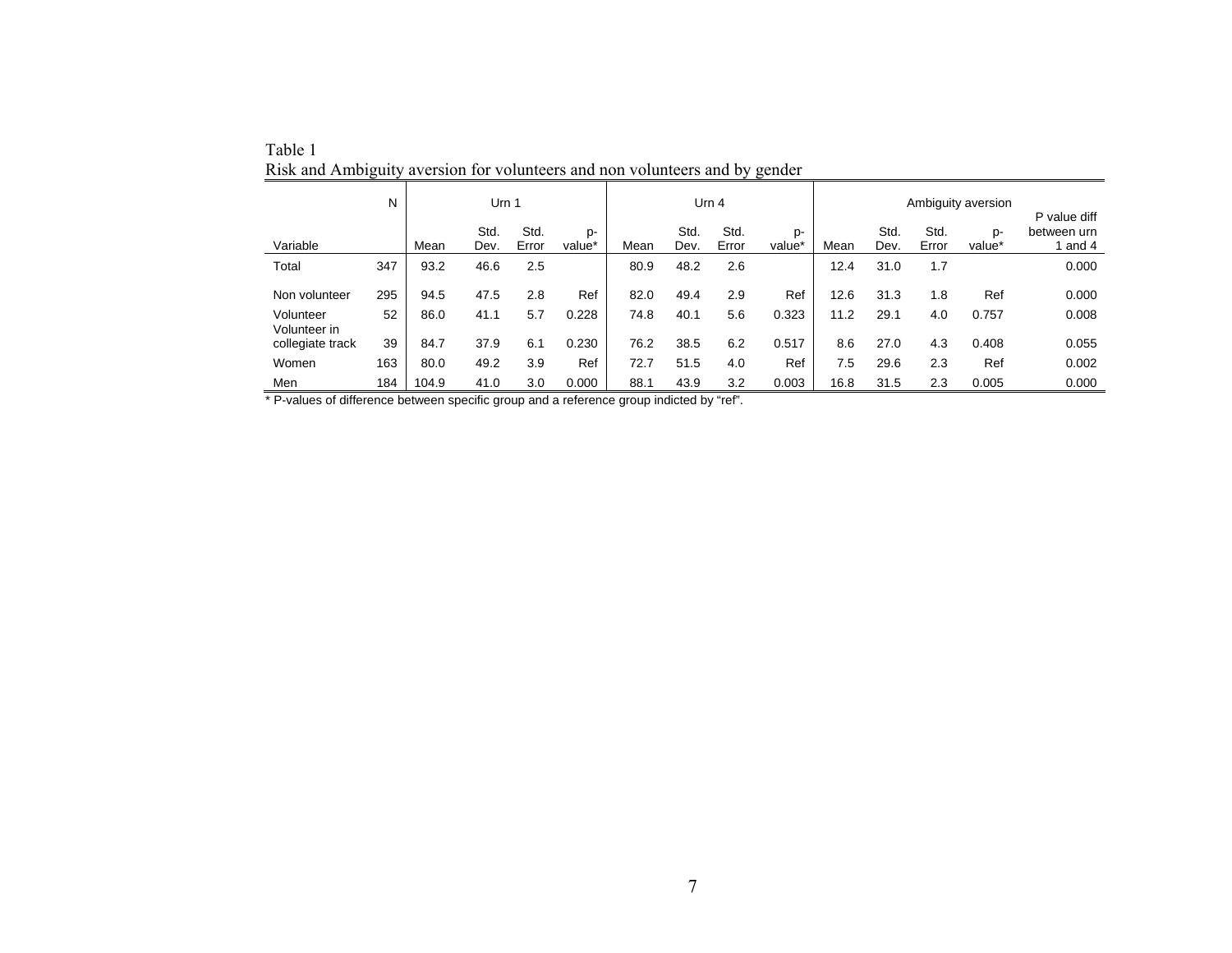



Table 2 Risk and ambiguity and (non)cognitive traits

|                       | Urn1     |             | Urn 2    |             | Urn <sub>3</sub> |             | Urn 4    |             |
|-----------------------|----------|-------------|----------|-------------|------------------|-------------|----------|-------------|
|                       | Coef.    | p-<br>value | Coef.    | p-<br>value | Coef.            | p-<br>value | Coef.    | p-<br>value |
| Raven IQ<br>Conscien- | 0.101    | 0.353       | 0.169    | 0.127       | $-0.015$         | 0.890       | 0.028    | 0.810       |
| tiousness             | $-2.045$ | 0.586       | $-1.731$ | 0.651       | $-0.637$         | 0.869       | $-4.650$ | 0.248       |
| Extraversion          | 0.707    | 0.810       | 0.476    | 0.874       | $-1.407$         | 0.640       | $-0.365$ | 0.908       |
| Agreeableness         | $-7.804$ | 0.012       | -4.932   | 0.117       | -4.546           | 0.150       | $-4.303$ | 0.194       |
| Neuroticism           | $-6.187$ | 0.039       | $-7.108$ | 0.020       | $-4.273$         | 0.164       | $-4.101$ | 0.199       |
| Openness              | 6.461    | 0.051       | 7.492    | 0.026       | 3.771            | 0.263       | 3.405    | 0.334       |
| Ambition<br>Flexible  | 8.978    | 0.016       | 8.893    | 0.019       | 6.121            | 0.107       | 5.257    | 0.186       |
| thinking              | 1.476    | 0.702       | 1.837    | 0.640       | 6.349            | 0.108       | 4.591    | 0.267       |
| Self control          | $-6.876$ | 0.098       | $-9.791$ | 0.021       | $-6.851$         | 0.110       | $-3.968$ | 0.372       |
| Constant              | 88.470   | 0.000       | 81.057   | 0.000       | 83.481           | 0.000       | 80.196   | 0.000       |
| R-squared             | 0.087    |             | 0.096    |             | 0.048            |             | 0.039    |             |

A second explanation for gender differences is that risk and ambiguity are related to cognitive and noncognitive traits on which men and women differ. Table 2 reports the relationship between the reservation prices of the risky urn and the ambiguous urn as dependent variables and the Raven IQ and personality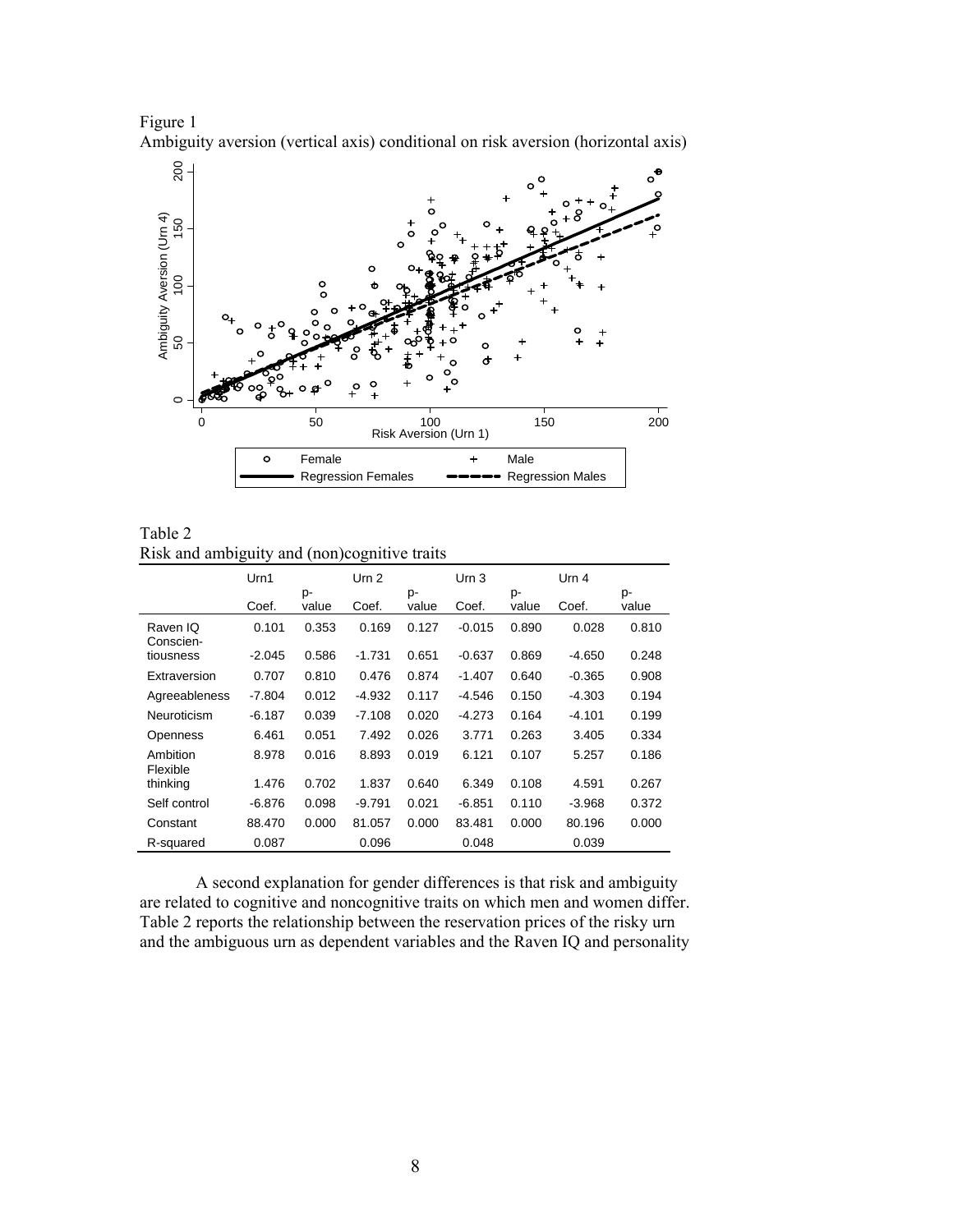traits as independent variables. The value of the risky urn is affected by several personality traits while the value of the ambiguous urn is not. People who are less agreeable, less neurotic, more open to experience and who have more ambition are less risk averse (i.e. set a higher reservation price for urn 1). The model for Urn 4 has approximately half the R-squared of Urn 1.

Figure 2 plots the changes in the reservation price when the degree of ambiguity is successively increased in the lotteries (95% confidence intervals are presented around the means). A value of 0 on the horizontal axis represents the risky urn with 5 blue and yellow balls. The ambiguous urn with 4-6 balls of each color is represented by 1, 2-8 by 3 and 0-10 by 5. For men, the reservation price decreases sharply when ambiguity increases from urn 1 (no ambiguity) to urn 2 (4-6 balls). When ambiguity increases further (2-8 balls and 0-10 balls) the decrease in value of the lottery is similar to the decrease for women.

### Figure 2





We examine whether the difference between men and women in ambiguity aversion can be explained by the difference in risk aversion. To answer this question, we calculated the valuation of the ambiguous urns 2-4 (with 4-6, 2-8 or 0-10 yellow and blue balls) controlling for the value of the risky Urn 1. Figure 3 shows that the adjusted valuation of the ambiguous urn of men is lower than the value set by women. The difference between men and women now becomes statistically insignificant for all levels of ambiguity aversion. The gender difference in ambiguity aversion disappears when we control for the difference in risk aversion between men and women.

A second issue is whether cognitive and noncognitive traits can explain part of the gender difference. Figure 4 shows that when we control the value of lotteries for cognitive and noncognitive traits (as reported in Table 3), the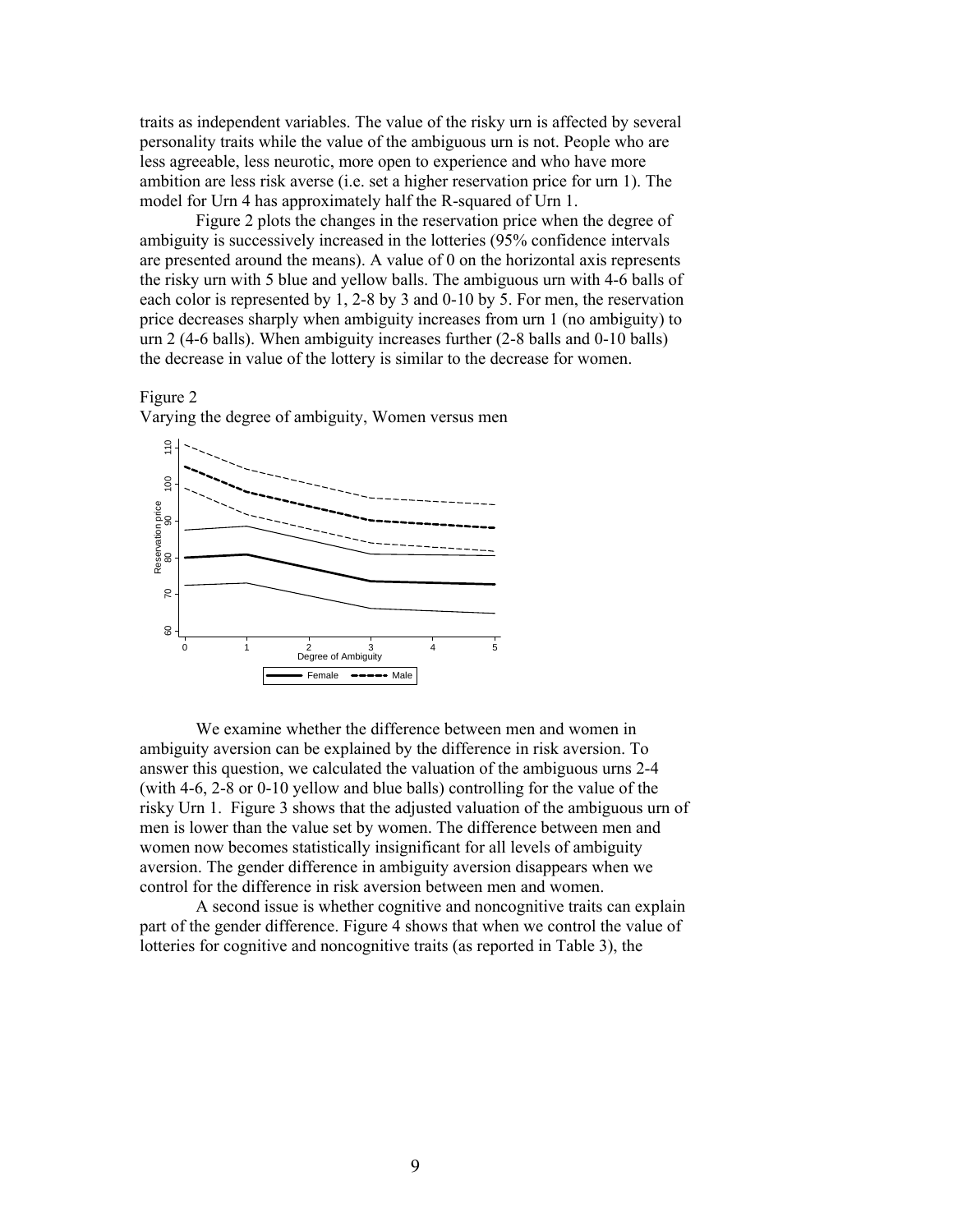difference between men and women decreases by approximately 20%. So gender differences in ambiguity aversion can only be partly explained by differences in cognitive and non-cognitive traits.



Figure 3 Difference between male and female ambiguity aversion, controlling for risk (Urn 1)

# Figure 4

Difference between male and female ambiguity aversion, controlling for IQ and personality traits

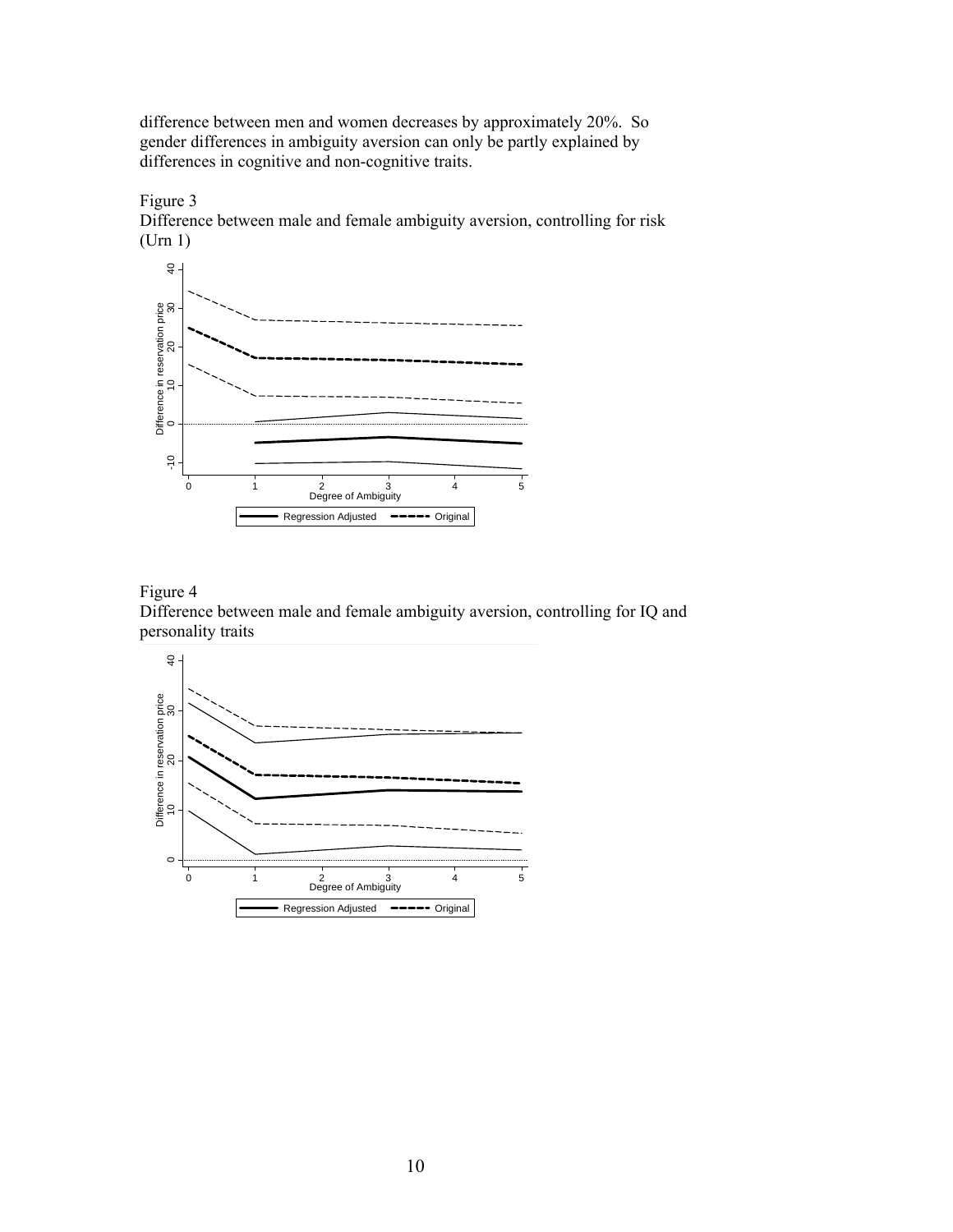### **4. Conclusions**

This paper analyzes gender differences in ambiguity aversion and whether they can be explained by differences in personality traits. Using Halevy's (2007) measure of ambiguity aversion, we investigate how willingness to pay increases when the degree of ambiguity is reduced, and we analyze the extent to which differences between men and women are due to risk aversion and cognitive and personality traits.

Our analysis indicates that participants generally value ambiguity less than risk. Women are more risk averse, while men seem to be more ambiguity averse. Volunteers have a lower standard deviation in their answers. This suggests that volunteers are more similar in characteristics. Conditioning on risk aversion, the gender gap in ambiguity aversion vanishes. Psychological traits are strongly related to risk but not to ambiguity. Conditioning on personality explains about half of the difference in ambiguity between men and women.

## **References**

- Agnew, Julie R., Lisa R. Anderson, Jeffrey R. Gerlach, and Lisa R. Szykman (2008). "Who Chooses Annuities? An Experimental Investigation of the Role of Gender, Framing, and Defaults." *American Economic Review,*  98, 418–42*.*
- Benjamin, Daniel J., Sebastian A. Brown and Jesse M. Shapiro (2006). "Who is 'Behavioral'? Cognitive Ability and Anomalous Preference." Unpublished Manuscript, Cornell University.
- Borghans, Lex, Angela L. Duckworth, James J. Heckman and Bas ter Weel (2008). "The Economics and Psychology of Personality Traits." forthcoming in *Journal of Human Resources.*
- Borghans, Lex, Bart H.H. Golsteyn and James J. Heckman (2008). "IQ, Achievement and Personality." Unpublished manuscript, University Maastricht
- Borghans, Lex, Bart H.H. Golsteyn, James J. Heckman and Huub Meijers (2009). "Gender, Personality Traits and the Ellsberg Paradox," IZA Discussion Paper. Forthcoming.
- Camerer, Colin, George Loewenstein and Matthew Rabin (2004). "Advances in Behavioral Economics." New York. Russell Sage Foundation.
- Cunha, Flavio and James J. Heckman (2008). "Formulating, Identifying and Estimating the Technology of Cognitive and Noncognitive Skill Formation." *Journal of Human Resources*. Forthcoming.
- Dohmen, Thomas, Armin Falk, David Huffman and Uwe Sunde (2008). "Are Risk Aversion and Impatience Related to Cognitive Ability?" *IZA Discussion Paper*, 2735.